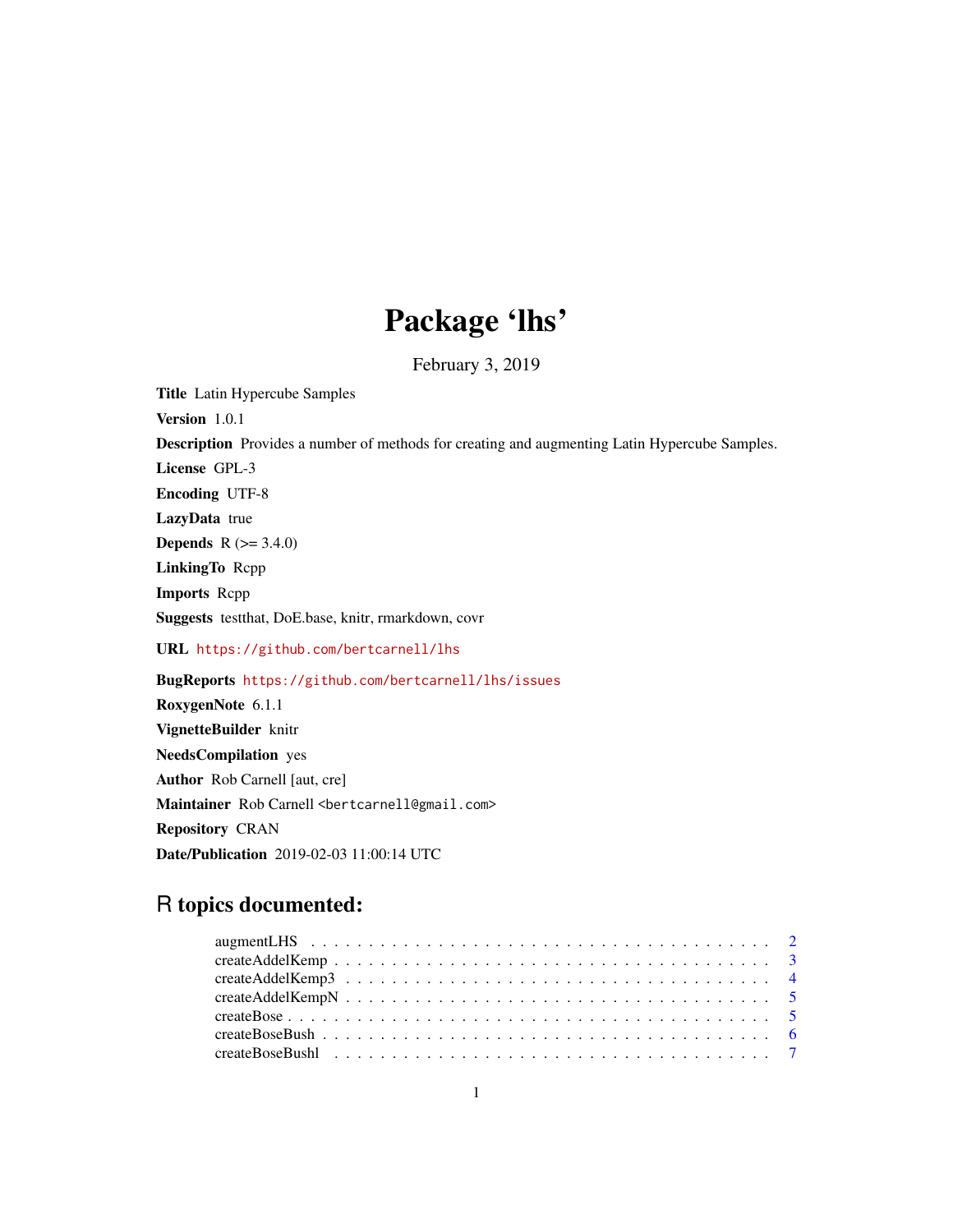# <span id="page-1-0"></span>2 augmentLHS

| Index | 20 |
|-------|----|

augmentLHS *Augment a Latin Hypercube Design*

#### Description

Augments an existing Latin Hypercube Sample, adding points to the design, while maintaining the *latin* properties of the design.

#### Usage

augmentLHS(lhs, m = 1)

#### Arguments

| lhs | The Latin Hypercube Design to which points are to be added. Contains an          |
|-----|----------------------------------------------------------------------------------|
|     | existing latin hypercube design with a number of rows equal to the points in the |
|     | design (simulations) and a number of columns equal to the number of variables    |
|     | (parameters). The values of each cell must be between 0 and 1 and uniformly      |
|     | distributed                                                                      |
| m   | The number of additional points to add to matrix lhs                             |

## Details

Augments an existing Latin Hypercube Sample, adding points to the design, while maintaining the *latin* properties of the design. Augmentation is perfomed in a random manner.

The algorithm used by this function has the following steps. First, create a new matrix to hold the candidate points after the design has been re-partitioned into  $(n + m)^2$  cells, where n is number of points in the original 1hs matrix. Then randomly sweep through each column  $(1...k)$  in the repartitioned design to find the missing cells. For each column (variable), randomly search for an empty row, generate a random value that fits in that row, record the value in the new matrix. The new matrix can contain more filled cells than m unles  $m = 2n$ , in which case the new matrix will contain exactly m filled cells. Finally, keep only the first m rows of the new matrix. It is guaranteed to have m full rows in the new matrix. The deleted rows are partially full. The additional candidate points are selected randomly due to the random search for empty cells.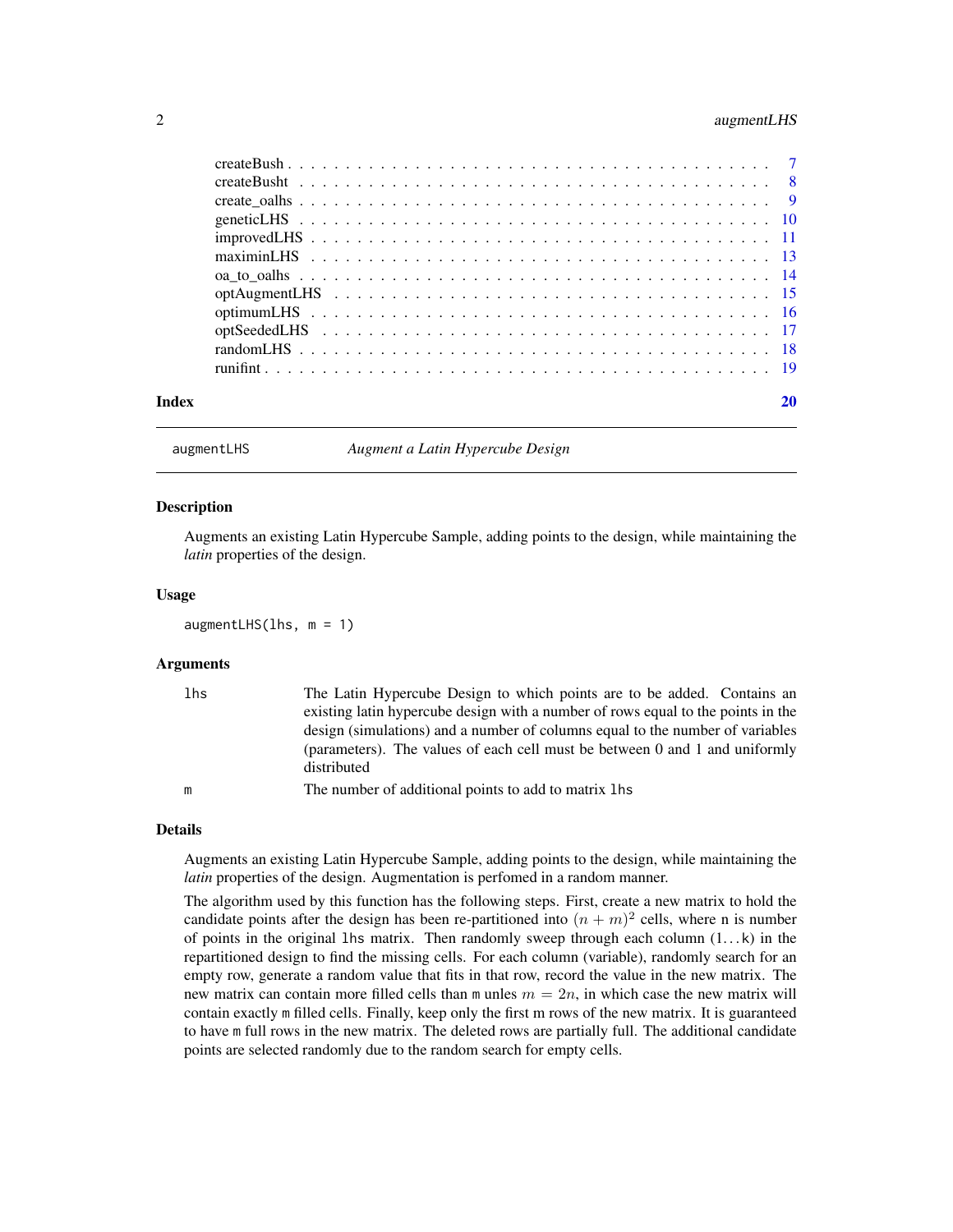# <span id="page-2-0"></span>createAddelKemp 3

# Value

An n by k Latin Hypercube Sample matrix with values uniformly distributed on [0,1]

### Author(s)

Rob Carnell

# References

Stein, M. (1987) Large Sample Properties of Simulations Using Latin Hypercube Sampling. *Technometrics*. 29, 143–151.

# See Also

[randomLHS()], [geneticLHS()], [improvedLHS()], [maximinLHS()], and [optimumLHS()] to generate Latin Hypercube Samples. [optAugmentLHS()] and [optSeededLHS()] to modify and augment existing designs.

#### Examples

```
set.seed(1234)
a \leftarrow \text{randomLHS}(4, 3)b <- augmentLHS(a, 2)
```

| createAddelKemp | Create an orthogonal array using the Addelman-Kempthorne algo- |
|-----------------|----------------------------------------------------------------|
|                 | rithm                                                          |

# Description

Create an orthogonal array using the Addelman-Kempthorne algorithm

# Usage

```
createAddelKemp(q, ncol, bRandom = TRUE)
```
#### Arguments

|         | the number of symbols in the array |
|---------|------------------------------------|
| ncol    | number of parameters or columns    |
| bRandom | should the array be randomized     |

# Value

an orthogonal array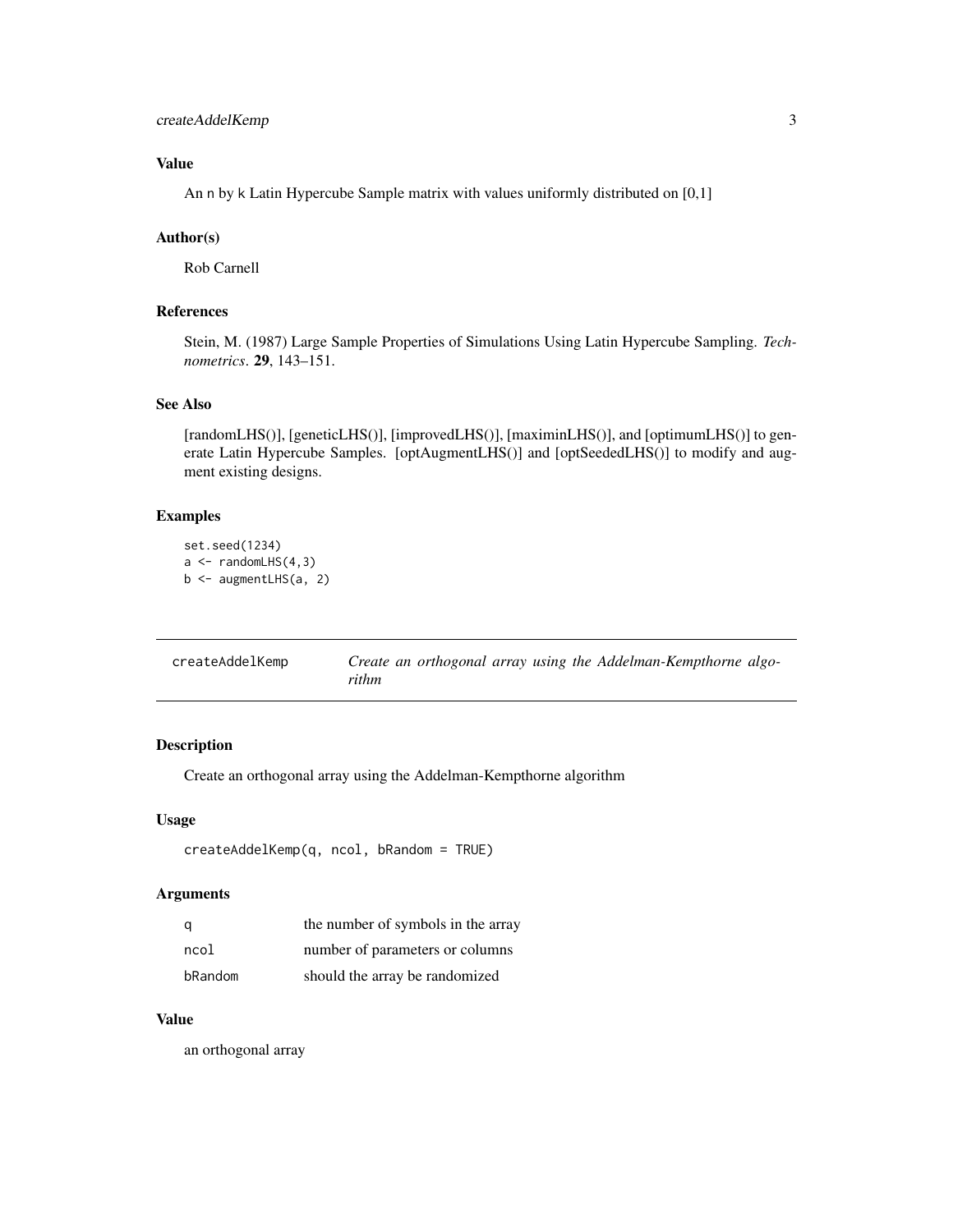# <span id="page-3-0"></span>See Also

Other methods to create orthogonal arrays [createBoseBush()], [createBose()], [createAddelKemp3()], [createAddelKempN()], [createBusht()], [createBoseBushl()]

# Examples

A <- createAddelKemp(3, 3, TRUE) B <- createAddelKemp(3, 5, FALSE)

| createAddelKemp3 | Create an orthogonal array using the Addelman-Kempthorne algo- |  |
|------------------|----------------------------------------------------------------|--|
|                  | rithm with $2 \times q \wedge 3$ rows                          |  |

# Description

Create an orthogonal array using the Addelman-Kempthorne algorithm with 2\*q^3 rows

# Usage

```
createAddelKemp3(q, ncol, bRandom = TRUE)
```
# Arguments

|         | the number of symbols in the array |
|---------|------------------------------------|
| ncol    | number of parameters or columns    |
| bRandom | should the array be randomized     |

# Value

an orthogonal array

# See Also

Other methods to create orthogonal arrays [createBushBush()], [createBose()], [createAddelKemp()], [createAddelKempN()], [createBusht()], [createBoseBushl()]

# Examples

```
A <- createAddelKemp3(3, 3, TRUE)
B <- createAddelKemp3(3, 5, FALSE)
```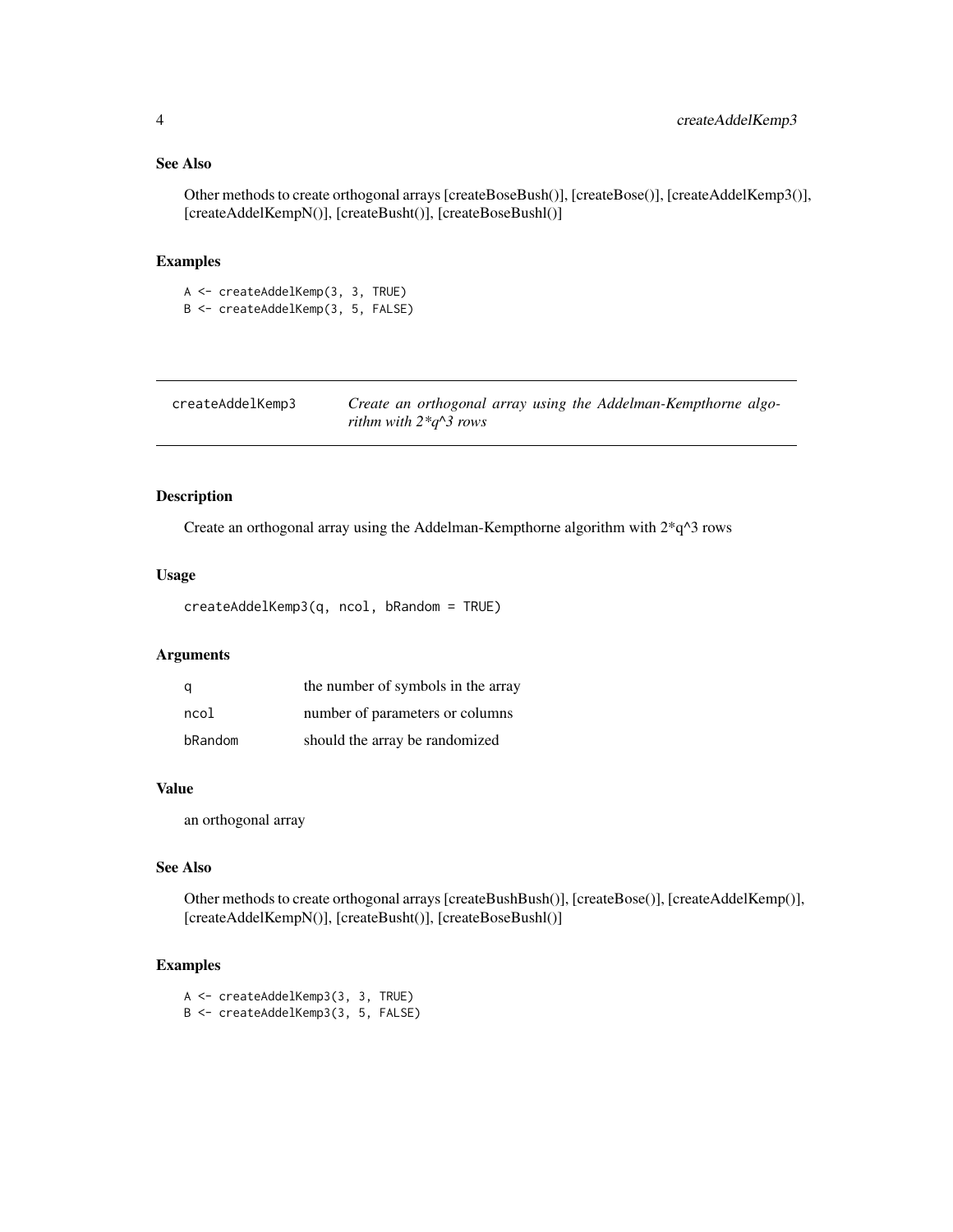<span id="page-4-0"></span>createAddelKempN *Create an orthogonal array using the Addelman-Kempthorne algorithm with alternate strength*

# Description

Create an orthogonal array using the Addelman-Kempthorne algorithm with alternate strength

#### Usage

createAddelKempN(q, ncol, exponent, bRandom = TRUE)

# Arguments

|          | the number of symbols in the array |
|----------|------------------------------------|
| ncol     | number of parameters or columns    |
| exponent | the exponent on q                  |
| bRandom  | should the array be randomized     |

#### Value

an orthogonal array

#### See Also

Other methods to create orthogonal arrays [createBoseBush()], [createBose()], [createBush()], [createAddelKemp()], [createAddelKemp3()], [createBusht()], [createBoseBushl()]

# Examples

A <- createAddelKempN(3, 4, 3, TRUE) B <- createAddelKempN(3, 4, 4, TRUE)

createBose *Create an orthogonal array using the Bose algorithm*

# Description

Create an orthogonal array using the Bose algorithm

# Usage

createBose(q, ncol, bRandom = TRUE)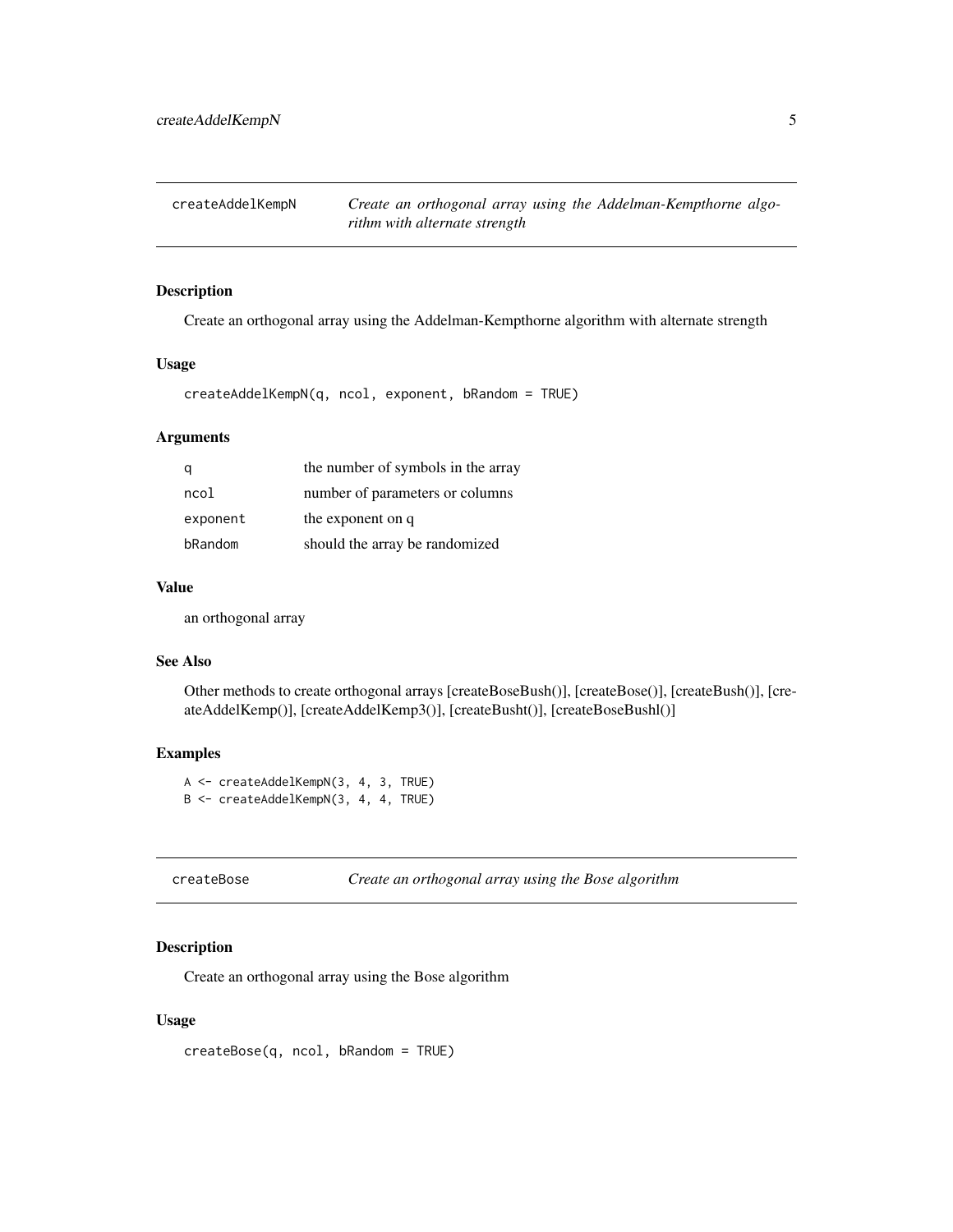#### <span id="page-5-0"></span>Arguments

| q       | the number of symbols in the array |
|---------|------------------------------------|
| ncol    | number of parameters or columns    |
| bRandom | should the array be randomized     |

# Value

an orthogonal array

#### See Also

Other methods to create orthogonal arrays [createBush()], [createBoseBush()], [createAddelKemp()], [createAddelKemp3()], [createAddelKempN()], [createBusht()], [createBoseBushl()]

# Examples

A <- createBose(3, 3, FALSE) B <- createBose(5, 4, TRUE)

createBoseBush *Create an orthogonal array using the Bose-Bush algorithm*

# Description

Create an orthogonal array using the Bose-Bush algorithm

# Usage

```
createBoseBush(q, ncol, bRandom = TRUE)
```
# Arguments

| a       | the number of symbols in the array |
|---------|------------------------------------|
| ncol    | number of parameters or columns    |
| bRandom | should the array be randomized     |

#### Value

an orthogonal array

# See Also

Other methods to create orthogonal arrays [createBush()], [createBose()], [createAddelKemp()], [createAddelKemp3()], [createAddelKempN()], [createBusht()], [createBoseBushl()]

### Examples

A <- createBoseBush(4, 3, FALSE) B <- createBoseBush(8, 3, TRUE)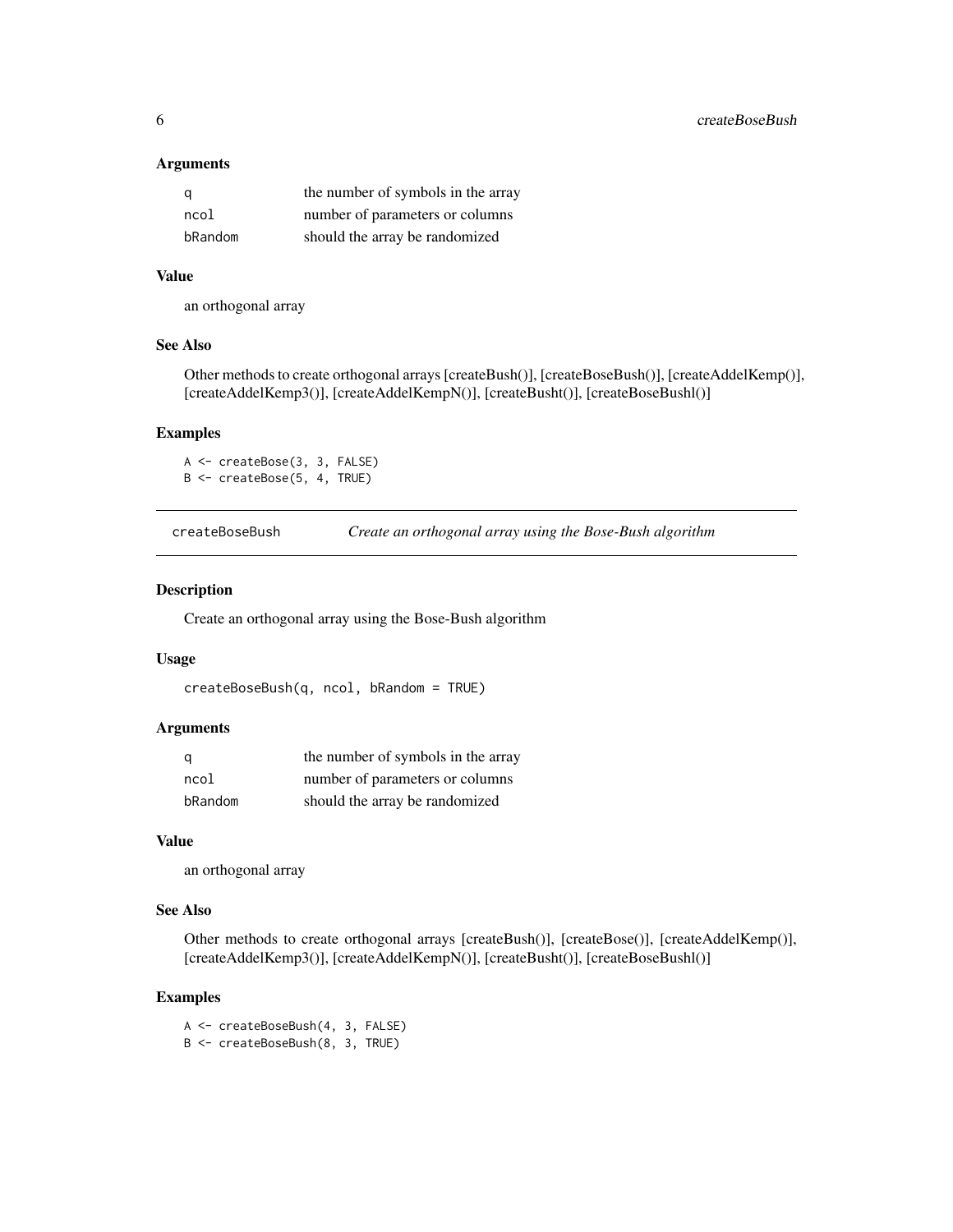<span id="page-6-0"></span>

Create an orthogonal array using the Bose-Bush algorithm with alternate strength >= 3

#### Usage

createBoseBushl(q, ncol, lambda, bRandom = TRUE)

# Arguments

|         | the number of symbols in the array   |
|---------|--------------------------------------|
| ncol    | number of parameters or columns      |
| lambda  | the lambda of the BoseBush algorithm |
| bRandom | should the array be randomized       |

#### Value

an orthogonal array

#### See Also

Other methods to create orthogonal arrays [createBoseBush()], [createBose()], [createBush()], [createAddelKemp()], [createAddelKemp3()], [createAddelKempN()], [createBusht()]

# Examples

A <- createBoseBushl(3, 3, 3, TRUE) B <- createBoseBushl(4, 4, 16, TRUE)

createBush *Create an orthogonal array using the Bush algorithm*

# Description

Create an orthogonal array using the Bush algorithm

# Usage

createBush(q, ncol, bRandom = TRUE)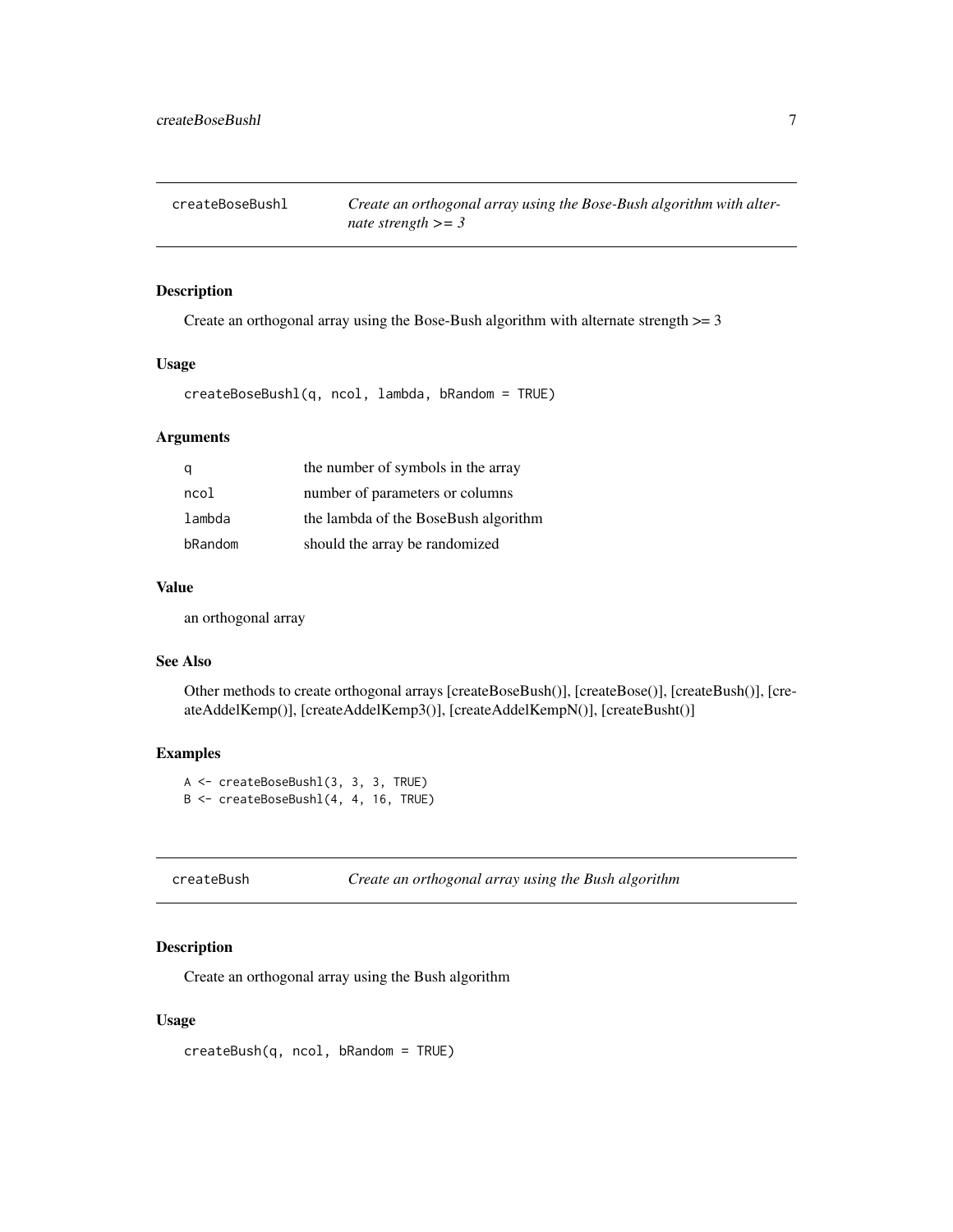# <span id="page-7-0"></span>Arguments

| a       | the number of symbols in the array |
|---------|------------------------------------|
| ncol    | number of parameters or columns    |
| bRandom | should the array be randomized     |

# Value

an orthogonal array

# See Also

Other methods to create orthogonal arrays [createBoseBush()], [createBose()], [createAddelKemp()], [createAddelKemp3()], [createAddelKempN()], [createBusht()], [createBoseBushl()]

# Examples

A <- createBush(3, 3, FALSE) B <- createBush(4, 5, TRUE)

| createBusht | Create an orthogonal array using the Bush algorithm with alternate |
|-------------|--------------------------------------------------------------------|
|             | strength                                                           |

# Description

Create an orthogonal array using the Bush algorithm with alternate strength

#### Usage

```
createBusht(q, ncol, strength, bRandom = TRUE)
```
# Arguments

|          | the number of symbols in the array      |
|----------|-----------------------------------------|
| ncol     | number of parameters or columns         |
| strength | the strength of the array to be created |
| bRandom  | should the array be randomized          |

# Value

an orthogonal array

# See Also

Other methods to create orthogonal arrays [createBoseBush()], [createBose()], [createAddelKemp()], [createAddelKemp3()], [createAddelKempN()], [createBoseBushl()]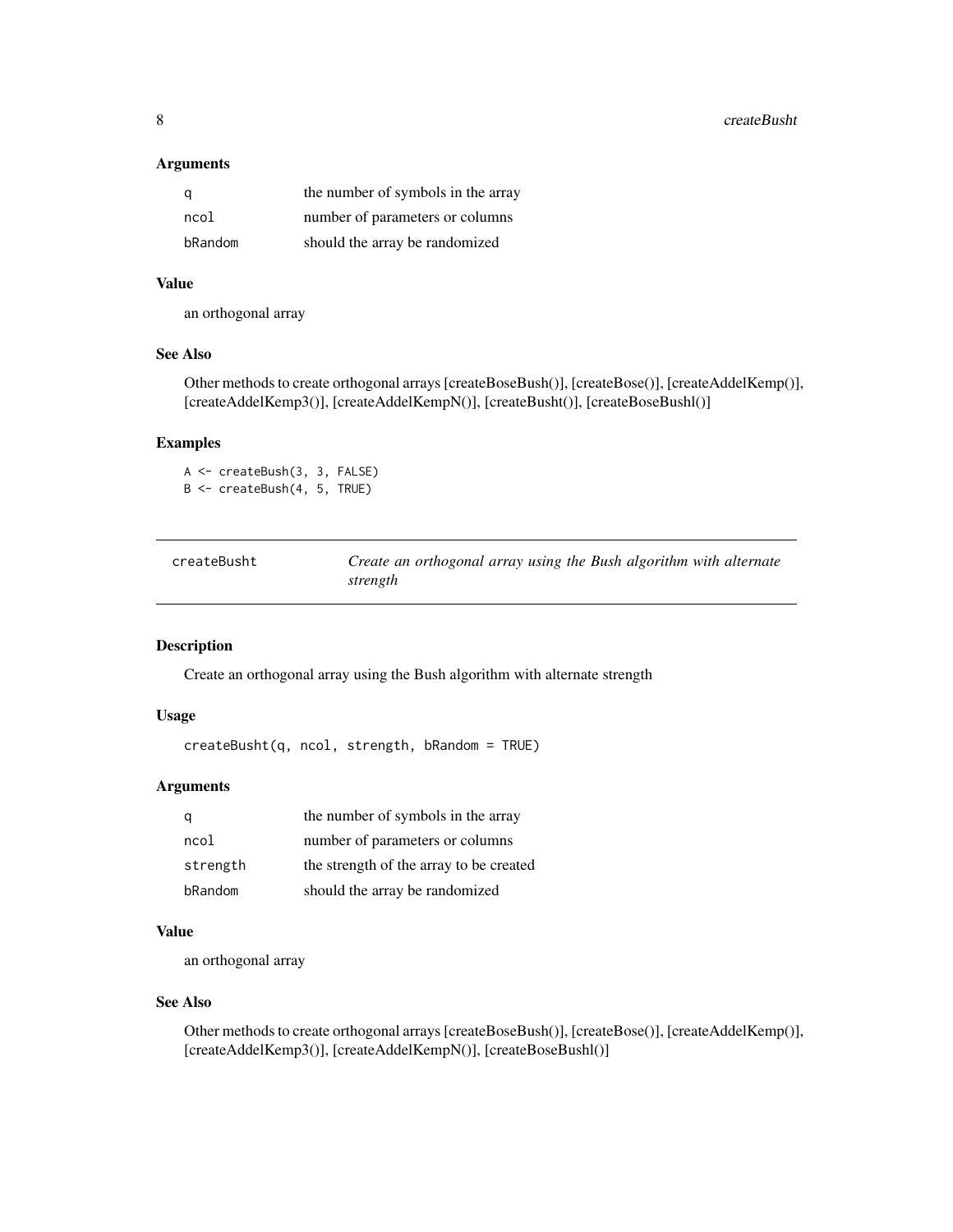<span id="page-8-0"></span>create\_oalhs 9

# Examples

set.seed(1234) A <- createBusht(3, 4, 2, TRUE) B <- createBusht(3, 4, 3, FALSE) G <- createBusht(3, 4, 3, TRUE)

create\_oalhs *Create an orthogonal array Latin hypercube*

# Description

Create an orthogonal array Latin hypercube

# Usage

create\_oalhs(n, k, bChooseLargerDesign, bverbose)

# Arguments

|                     | the number of samples or rows in the LHS (integer)              |
|---------------------|-----------------------------------------------------------------|
|                     | the number of parameters or columns in the LHS (integer)        |
| bChooseLargerDesign | should a larger oa design be chosen than the n and k requested? |
| bverbose            | should information be printed with execution                    |

# Value

a numeric matrix which is an orthogonal array Latin hypercube sample

# Examples

```
set.seed(34)
A <- create_oalhs(9, 4, TRUE, FALSE)
B <- create_oalhs(9, 4, TRUE, FALSE)
```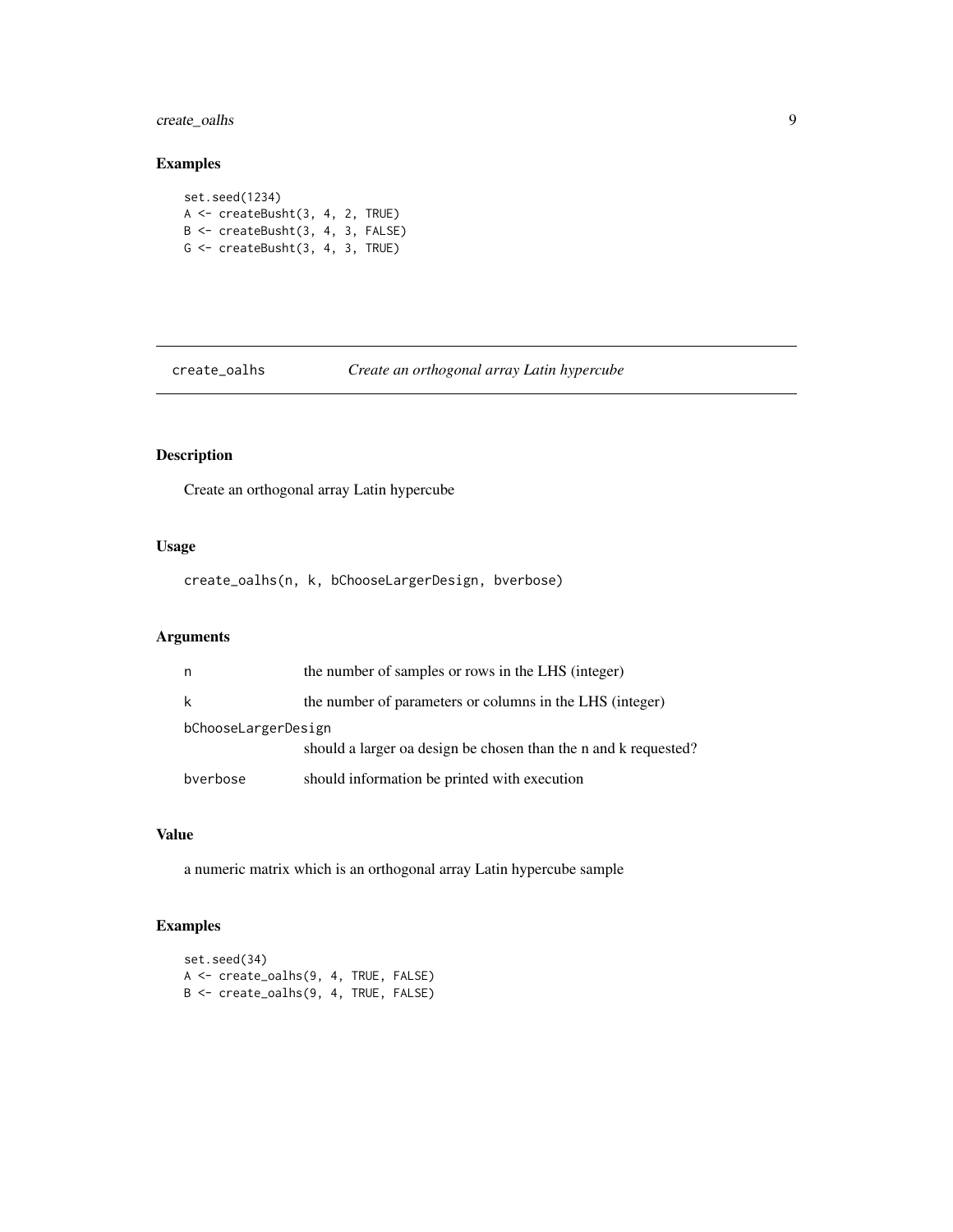Draws a Latin Hypercube Sample from a set of uniform distributions for use in creating a Latin Hypercube Design. This function attempts to optimize the sample with respect to the S optimality criterion through a genetic type algorithm.

#### Usage

```
geneticLHS(n = 10, k = 2, pop = 100, gen = 4, pMut = 0.1,
 criterium = "S", verbose = FALSE)
```
#### Arguments

| n.        | The number of partitions (simulations or design points or rows)                         |
|-----------|-----------------------------------------------------------------------------------------|
| k         | The number of replications (variables or columns)                                       |
| pop       | The number of designs in the initial population                                         |
| gen       | The number of generations over which the algorithm is applied                           |
| pMut      | The probability with which a mutation occurs in a column of the progeny                 |
| criterium | The optimality criterium of the algorithm. Default is S. Maximin is also sup-<br>ported |
| verbose   | Print informational messages. Default is FALSE                                          |

#### Details

Latin hypercube sampling (LHS) was developed to generate a distribution of collections of parameter values from a multidimensional distribution. A square grid containing possible sample points is a Latin square iff there is only one sample in each row and each column. A Latin hypercube is the generalisation of this concept to an arbitrary number of dimensions. When sampling a function of k variables, the range of each variable is divided into n equally probable intervals. n sample points are then drawn such that a Latin Hypercube is created. Latin Hypercube sampling generates more efficient estimates of desired parameters than simple Monte Carlo sampling.

This program generates a Latin Hypercube Sample by creating random permutations of the first n integers in each of k columns and then transforming those integers into n sections of a standard uniform distribution. Random values are then sampled from within each of the n sections. Once the sample is generated, the uniform sample from a column can be transformed to any distribution by using the quantile functions, e.g. qnorm(). Different columns can have different distributions.

S-optimality seeks to maximize the mean distance from each design point to all the other points in the design, so the points are as spread out as possible.

Genetic Algorithm:

1. Generate pop random latin hypercube designs of size n by k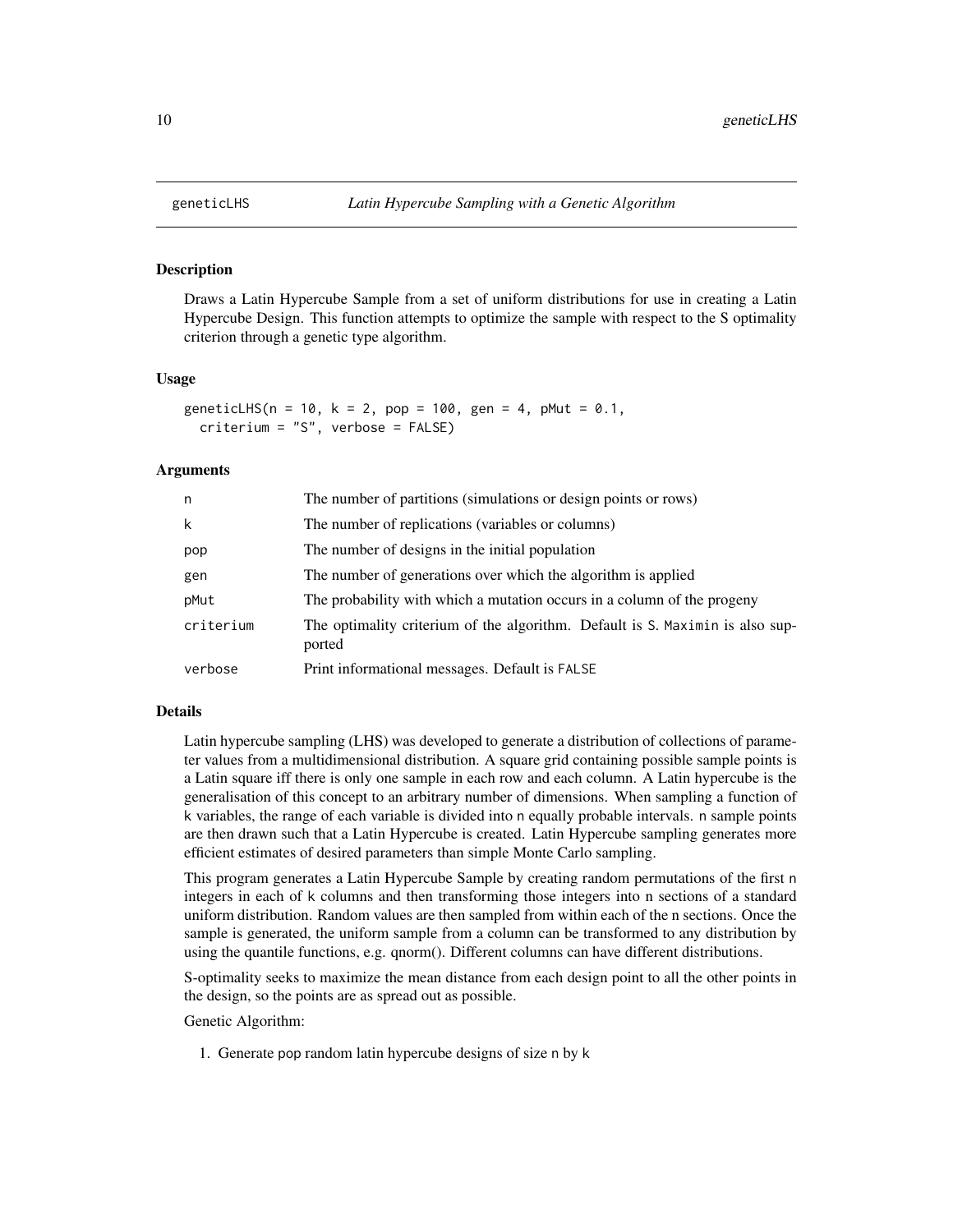#### <span id="page-10-0"></span>improvedLHS 11

- 2. Calculate the S optimality measure of each design
- 3. Keep the best design in the first position and throw away half of the rest of the population
- 4. Take a random column out of the best matrix and place it in a random column of each of the other matricies, and take a random column out of each of the other matricies and put it in copies of the best matrix thereby causing the progeny
- 5. For each of the progeny, cause a genetic mutation pMut percent of the time. The mutation is accomplished by swtching two elements in a column

#### Value

An n by k Latin Hypercube Sample matrix with values uniformly distributed on [0,1]

#### Author(s)

Rob Carnell

#### References

Stocki, R. (2005) A method to improve design reliability using optimal Latin hypercube sampling *Computer Assisted Mechanics and Engineering Sciences* 12, 87–105.

Stein, M. (1987) Large Sample Properties of Simulations Using Latin Hypercube Sampling. *Technometrics*. 29, 143–151.

# See Also

[randomLHS()], [improvedLHS()], [maximinLHS()], and [optimumLHS()] to generate Latin Hypercube Samples. [optAugmentLHS()] [optSeededLHS()], and [augtmentLHS()] to modify and augment existing designs.

# Examples

```
set.seed(1234)
A <- geneticLHS(4, 3, 50, 5, .25)
```
improvedLHS *Improved Latin Hypercube Sample*

# **Description**

Draws a Latin Hypercube Sample from a set of uniform distributions for use in creating a Latin Hypercube Design. This function attempts to optimize the sample with respect to an optimum euclidean distance between design points.

#### Usage

improvedLHS(n, k, dup = 1)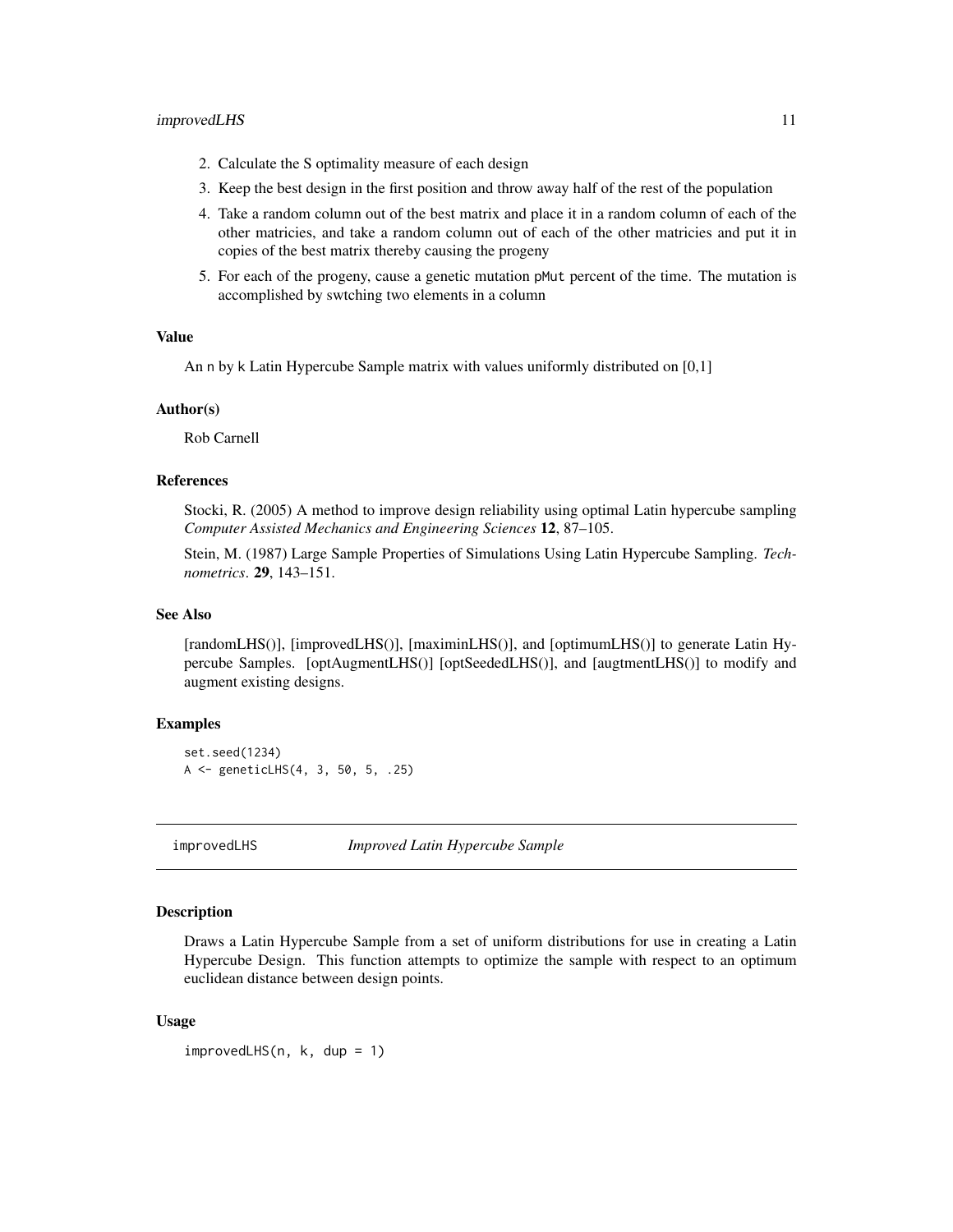#### Arguments

| n   | The number of partitions (simulations or design points or rows)                                                                                |
|-----|------------------------------------------------------------------------------------------------------------------------------------------------|
| k   | The number of replications (variables or columns)                                                                                              |
| dup | A factor that determines the number of candidate points used in the search. A<br>multiple of the number of remaining points than can be added. |

# Details

Latin hypercube sampling (LHS) was developed to generate a distribution of collections of parameter values from a multidimensional distribution. A square grid containing possible sample points is a Latin square iff there is only one sample in each row and each column. A Latin hypercube is the generalisation of this concept to an arbitrary number of dimensions. When sampling a function of k variables, the range of each variable is divided into n equally probable intervals. n sample points are then drawn such that a Latin Hypercube is created. Latin Hypercube sampling generates more efficient estimates of desired parameters than simple Monte Carlo sampling.

This program generates a Latin Hypercube Sample by creating random permutations of the first n integers in each of k columns and then transforming those integers into n sections of a standard uniform distribution. Random values are then sampled from within each of the n sections. Once the sample is generated, the uniform sample from a column can be transformed to any distribution byusing the quantile functions, e.g. qnorm(). Different columns can have different distributions.

This function attempts to optimize the sample with respect to an optimum euclidean distance between design points.

 $Optimum distance = \frac{f}{k}$ 

# Value

An n by k Latin Hypercube Sample matrix with values uniformly distributed on [0,1]

## References

Beachkofski, B., Grandhi, R. (2002) Improved Distributed Hypercube Sampling *American Institute of Aeronautics and Astronautics Paper* 1274.

This function is based on the MATLAB program written by John Burkardt and modified 16 Feb 2005 [http://www.csit.fsu.edu/~burkardt/m\\_src/ihs/ihs.m](http://www.csit.fsu.edu/~burkardt/m_src/ihs/ihs.m)

# See Also

[randomLHS()], [geneticLHS()], [maximinLHS()], and [optimumLHS()] to generate Latin Hypercube Samples. [optAugmentLHS()], [optSeededLHS()], and [augmentLHS()] to modify and augment existing designs.

#### Examples

```
set.seed(1234)
A \leq -improvedLHS(4, 3, 2)
```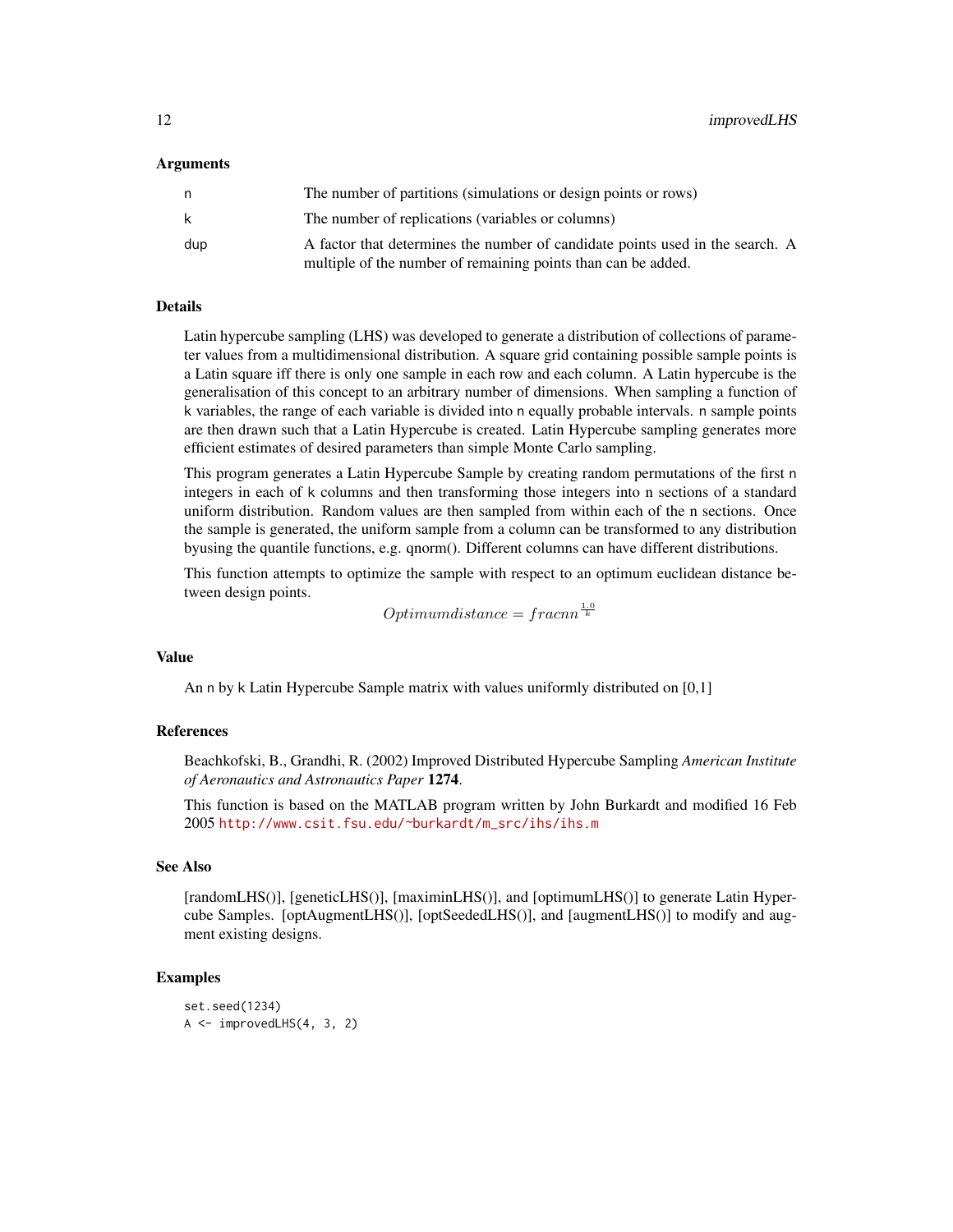<span id="page-12-0"></span>Draws a Latin Hypercube Sample from a set of uniform distributions for use in creating a Latin Hypercube Design. This function attempts to optimize the sample by maximizing the minium distance between design points (maximin criteria).

#### Usage

```
maximinLHS(n, k, method = "build", dup = 1, eps = 0.05,
 maxIter = 100, optimize.on = "grid", debug = FALSE)
```
#### Arguments

| n           | The number of partitions (simulations or design points or rows)                                                                                                                                   |
|-------------|---------------------------------------------------------------------------------------------------------------------------------------------------------------------------------------------------|
| k           | The number of replications (variables or columns)                                                                                                                                                 |
| method      | build or iterative is the method of LHS creation, build finds the next best<br>point while constructing the LHS. iterative optimizes the resulting sample on<br>$[0,1]$ or sample grid on $[1,N]$ |
| dup         | A factor that determines the number of candidate points used in the search. A<br>multiple of the number of remaining points than can be added. This is used<br>when method="build"                |
| eps         | The minimum percent change in the minimum distance used in the iterative<br>method                                                                                                                |
| maxIter     | The maximum number of iterations to use in the iterative method                                                                                                                                   |
| optimize.on | grid or result gives the basis of the optimization, grid optimizes the LHS on<br>the underlying integer grid. result optimizes the resulting sample on $[0,1]$                                    |
| debug       | prints additional information about the process of the optimization                                                                                                                               |

#### Details

Latin hypercube sampling (LHS) was developed to generate a distribution of collections of parameter values from a multidimensional distribution. A square grid containing possible sample points is a Latin square iff there is only one sample in each row and each column. A Latin hypercube is the generalisation of this concept to an arbitrary number of dimensions. When sampling a function of k variables, the range of each variable is divided into n equally probable intervals. n sample points are then drawn such that a Latin Hypercube is created. Latin Hypercube sampling generates more efficient estimates of desired parameters than simple Monte Carlo sampling.

This program generates a Latin Hypercube Sample by creating random permutations of the first n integers in each of k columns and then transforming those integers into n sections of a standard uniform distribution. Random values are then sampled from within each of the n sections. Once the sample is generated, the uniform sample from a column can be transformed to any distribution by using the quantile functions, e.g. qnorm(). Different columns can have different distributions.

Here, values are added to the design one by one such that the maximin criteria is satisfied.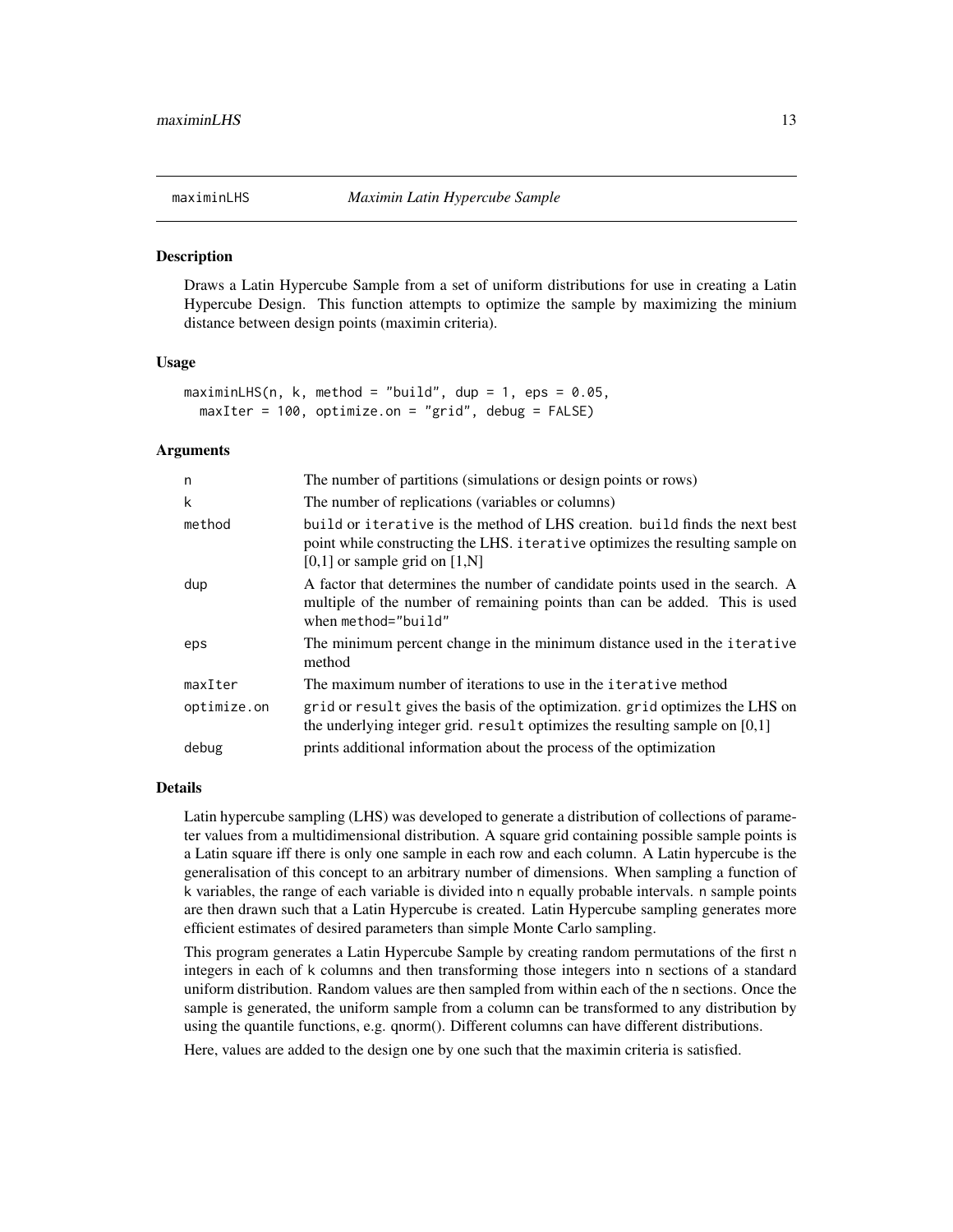# <span id="page-13-0"></span>Value

An n by k Latin Hypercube Sample matrix with values uniformly distributed on [0,1]

#### References

Stein, M. (1987) Large Sample Properties of Simulations Using Latin Hypercube Sampling. *Technometrics*. 29, 143–151.

This function is motivated by the MATLAB program written by John Burkardt and modified 16 Feb 2005 [http://www.csit.fsu.edu/~burkardt/m\\_src/ihs/ihs.m](http://www.csit.fsu.edu/~burkardt/m_src/ihs/ihs.m)

# See Also

[randomLHS()], [geneticLHS()], [improvedLHS()] and [optimumLHS()] to generate Latin Hypercube Samples. [optAugmentLHS()], [optSeededLHS()], and [augmentLHS()] to modify and augment existing designs.

#### Examples

```
set.seed(1234)
A1 <- maximinLHS(4, 3, dup=2)
A2 <- maximinLHS(4, 3, method="build", dup=2)
A3 <- maximinLHS(4, 3, method="iterative", eps=0.05, maxIter=100, optimize.on="grid")
A4 <- maximinLHS(4, 3, method="iterative", eps=0.05, maxIter=100, optimize.on="result")
```

| oa_to_oalhs | Create a Latin hypercube from an orthogonal array |
|-------------|---------------------------------------------------|
|             |                                                   |

# Description

Create a Latin hypercube from an orthogonal array

# Usage

```
oa_to_oalhs(n, k, oa)
```
#### Arguments

| n  | the number of samples or rows in the LHS (integer)                                                        |
|----|-----------------------------------------------------------------------------------------------------------|
| k  | the number of parameters or columns in the LHS (integer)                                                  |
| oa | the orthogonal array to be used as the basis for the LHS (matrix of integers) or<br>data.frame of factors |

# Value

a numeric matrix which is a Latin hypercube sample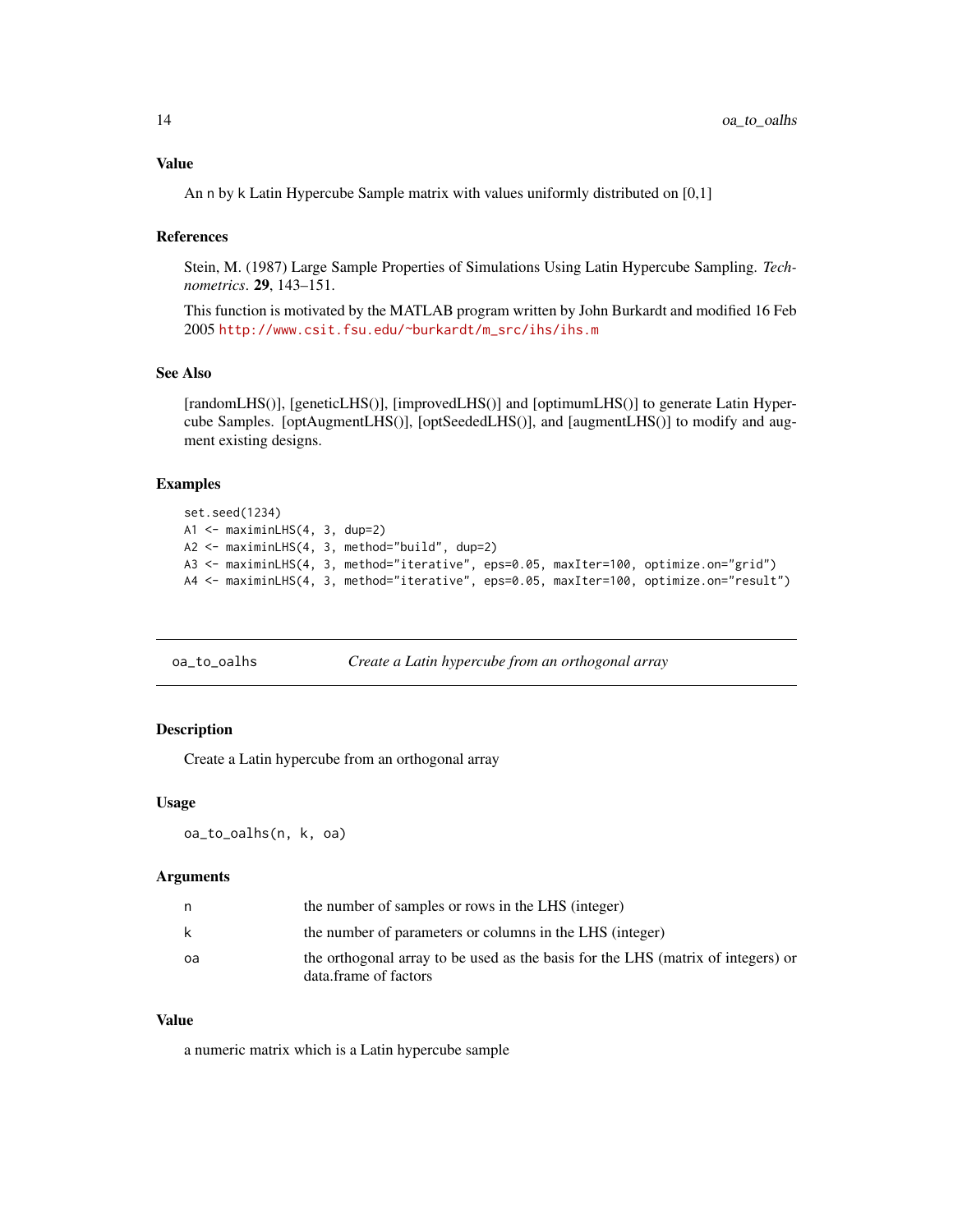#### <span id="page-14-0"></span>optAugmentLHS 15

#### Examples

```
oa <- createBose(3, 4, TRUE)
B \leq -\alpha a_1 \cdot \alpha_2 oalhs(9, 4, \alpha a)
```
optAugmentLHS *Optimal Augmented Latin Hypercube Sample*

#### Description

Augments an existing Latin Hypercube Sample, adding points to the design, while maintaining the *latin* properties of the design. This function attempts to add the points to the design in an optimal way.

#### Usage

optAugmentLHS(lhs, m = 1, mult = 2)

#### Arguments

| lhs  | The Latin Hypercube Design to which points are to be added |
|------|------------------------------------------------------------|
| m    | The number of additional points to add to matrix lhs       |
| mult | m*mult random candidate points will be created.            |

#### Details

Augments an existing Latin Hypercube Sample, adding points to the design, while maintaining the *latin* properties of the design. This function attempts to add the points to the design in a way that maximizes S optimality.

S-optimality seeks to maximize the mean distance from each design point to all the other points in the design, so the points are as spread out as possible.

#### Value

An n by k Latin Hypercube Sample matrix with values uniformly distributed on [0,1]

#### References

Stein, M. (1987) Large Sample Properties of Simulations Using Latin Hypercube Sampling. *Technometrics*. 29, 143–151.

# See Also

[randomLHS()], [geneticLHS()], [improvedLHS()], [maximinLHS()], and [optimumLHS()] to generate Latin Hypercube Samples. [optSeededLHS()] and [augmentLHS()] to modify and augment existing designs.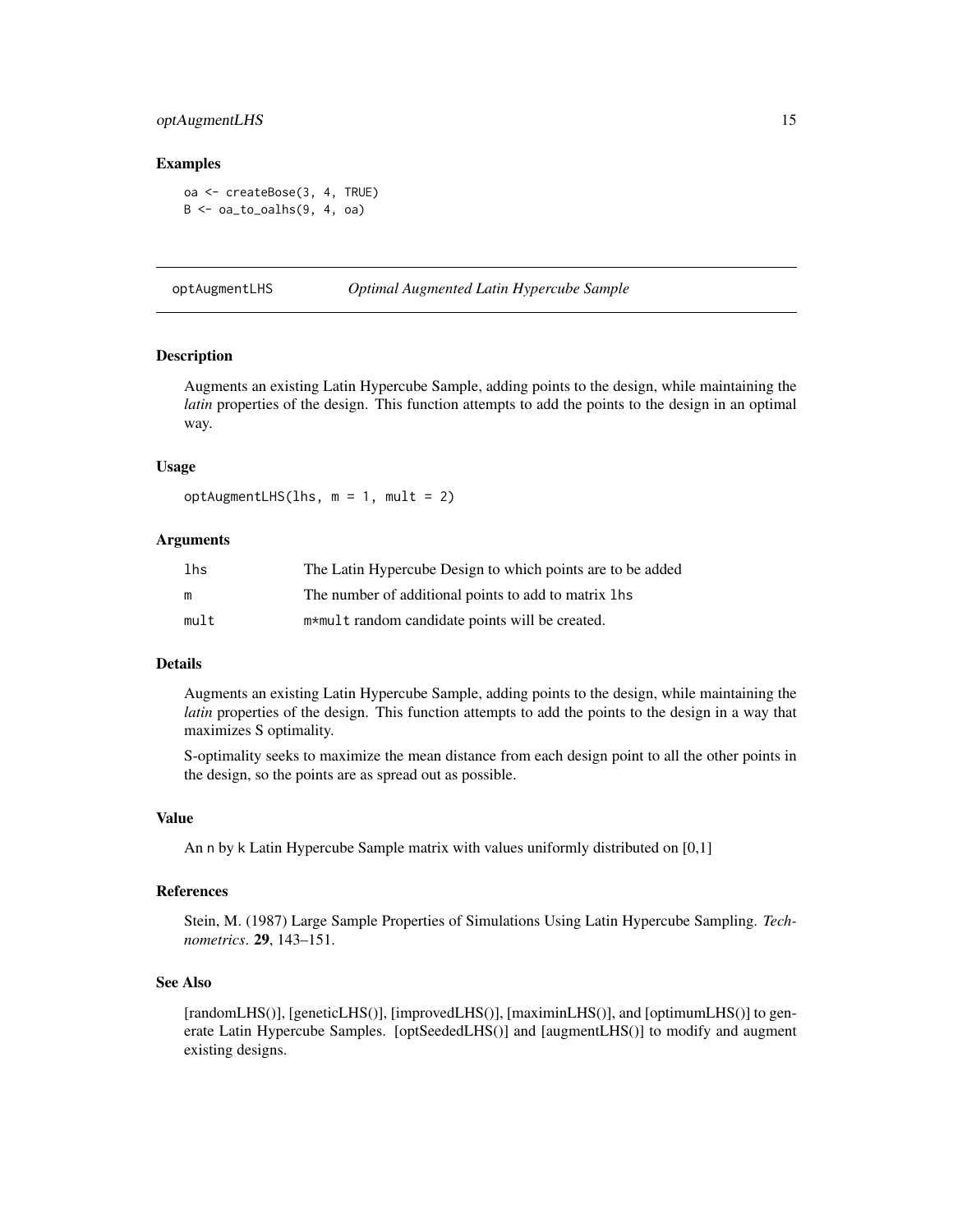#### Examples

```
set.seed(1234)
a \leq randomLHS(4,3)b \leq optAugmentLHS(a, 2, 3)
```
optimumLHS *Optimum Latin Hypercube Sample*

#### Description

Draws a Latin Hypercube Sample from a set of uniform distributions for use in creating a Latin Hypercube Design. This function uses the Columnwise Pairwise (CP) algorithm to generate an optimal design with respect to the S optimality criterion.

#### Usage

optimumLHS( $n = 10$ ,  $k = 2$ , maxSweeps = 2, eps = 0.1, verbose = FALSE)

#### Arguments

| n         | The number of partitions (simulations or design points or rows)                                                                       |
|-----------|---------------------------------------------------------------------------------------------------------------------------------------|
| k         | The number of replications (variables or columns)                                                                                     |
| maxSweeps | The maximum number of times the CP algorithm is applied to all the columns.                                                           |
| eps       | The optimal stopping criterion. Algorithm stops when the change in optimality<br>measure is less than eps*100% of the previous value. |
| verbose   | Print informational messages                                                                                                          |

# Details

Latin hypercube sampling (LHS) was developed to generate a distribution of collections of parameter values from a multidimensional distribution. A square grid containing possible sample points is a Latin square iff there is only one sample in each row and each column. A Latin hypercube is the generalisation of this concept to an arbitrary number of dimensions. When sampling a function of k variables, the range of each variable is divided into n equally probable intervals. n sample points are then drawn such that a Latin Hypercube is created. Latin Hypercube sampling generates more efficient estimates of desired parameters than simple Monte Carlo sampling.

This program generates a Latin Hypercube Sample by creating random permutations of the first n integers in each of k columns and then transforming those integers into n sections of a standard uniform distribution. Random values are then sampled from within each of the n sections. Once the sample is generated, the uniform sample from a column can be transformed to any distribution by using the quantile functions, e.g. qnorm(). Different columns can have different distributions.

S-optimality seeks to maximize the mean distance from each design point to all the other points in the design, so the points are as spread out as possible.

This function uses the CP algorithm to generate an optimal design with respect to the S optimality criterion.

<span id="page-15-0"></span>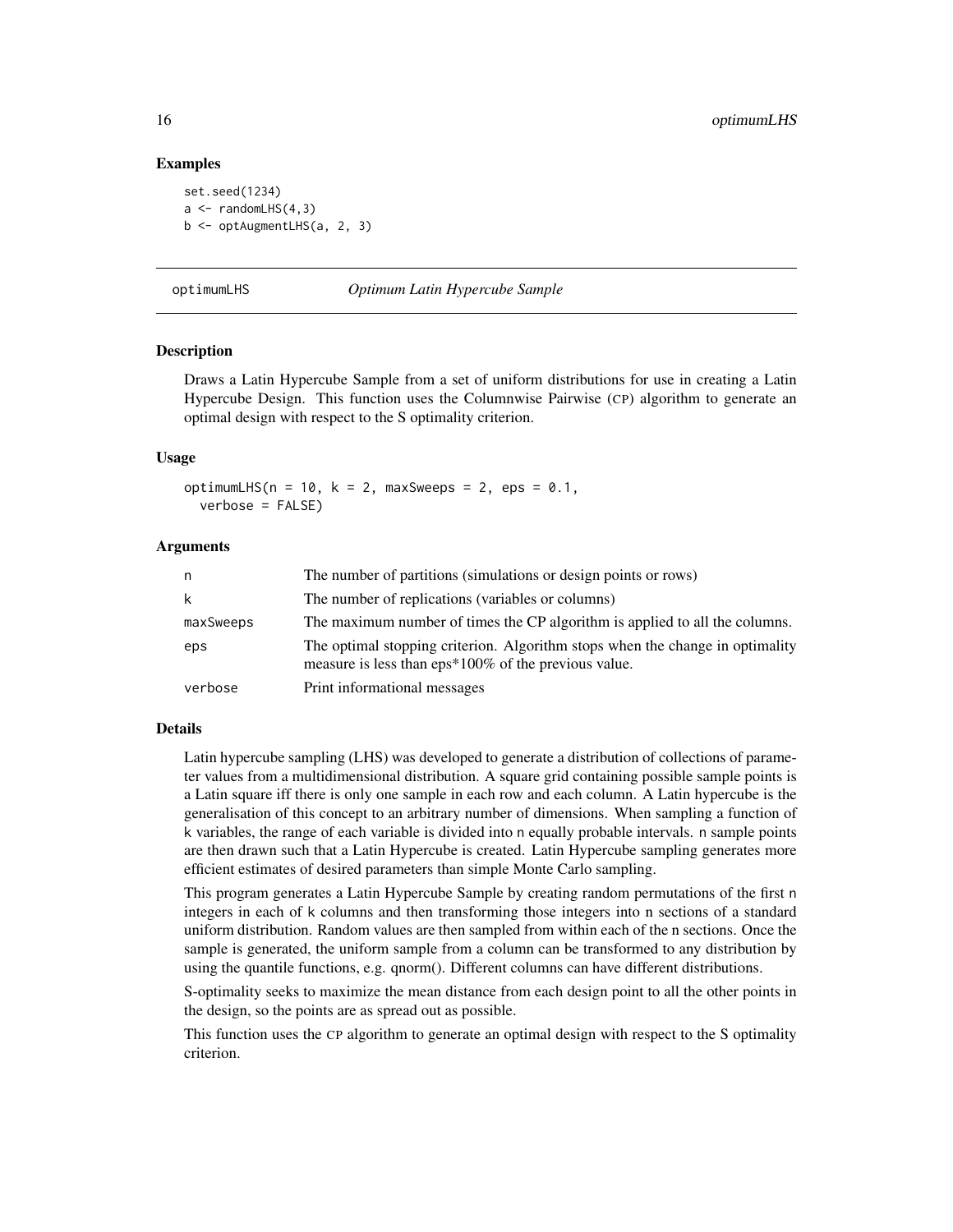# <span id="page-16-0"></span>optSeededLHS 17

# Value

An n by k Latin Hypercube Sample matrix with values uniformly distributed on [0,1]

#### References

Stocki, R. (2005) A method to improve design reliability using optimal Latin hypercube sampling *Computer Assisted Mechanics and Engineering Sciences* 12, 87–105.

#### See Also

[randomLHS()], [geneticLHS()], [improvedLHS()] and [maximinLHS()] to generate Latin Hypercube Samples. [optAugmentLHS()], [optSeededLHS()], and [augmentLHS()] to modify and augment existing designs.

#### Examples

A <- optimumLHS(4, 3, 5, .05)

optSeededLHS *Optimum Seeded Latin Hypercube Sample*

#### Description

Augments an existing Latin Hypercube Sample, adding points to the design, while maintaining the *latin* properties of the design. This function then uses the columnwise pairwise (CP) algoritm to optimize the design. The original design is not necessarily maintained.

#### Usage

```
optSeededLHS(seed, m = 0, maxSweeps = 2, eps = 0.1,
  verbose = FALSE)
```
#### Arguments

| seed      | The number of partitions (simulations or design points)                                                                                   |
|-----------|-------------------------------------------------------------------------------------------------------------------------------------------|
| m         | The number of additional points to add to the seed matrix seed. default value is<br>zero. If m is zero then the seed design is optimized. |
| maxSweeps | The maximum number of times the CP algorithm is applied to all the columns.                                                               |
| eps       | The optimal stopping criterion                                                                                                            |
| verbose   | Print informational messages                                                                                                              |

# Details

Augments an existing Latin Hypercube Sample, adding points to the design, while maintaining the *latin* properties of the design. This function then uses the CP algoritm to optimize the design. The original design is not necessarily maintained.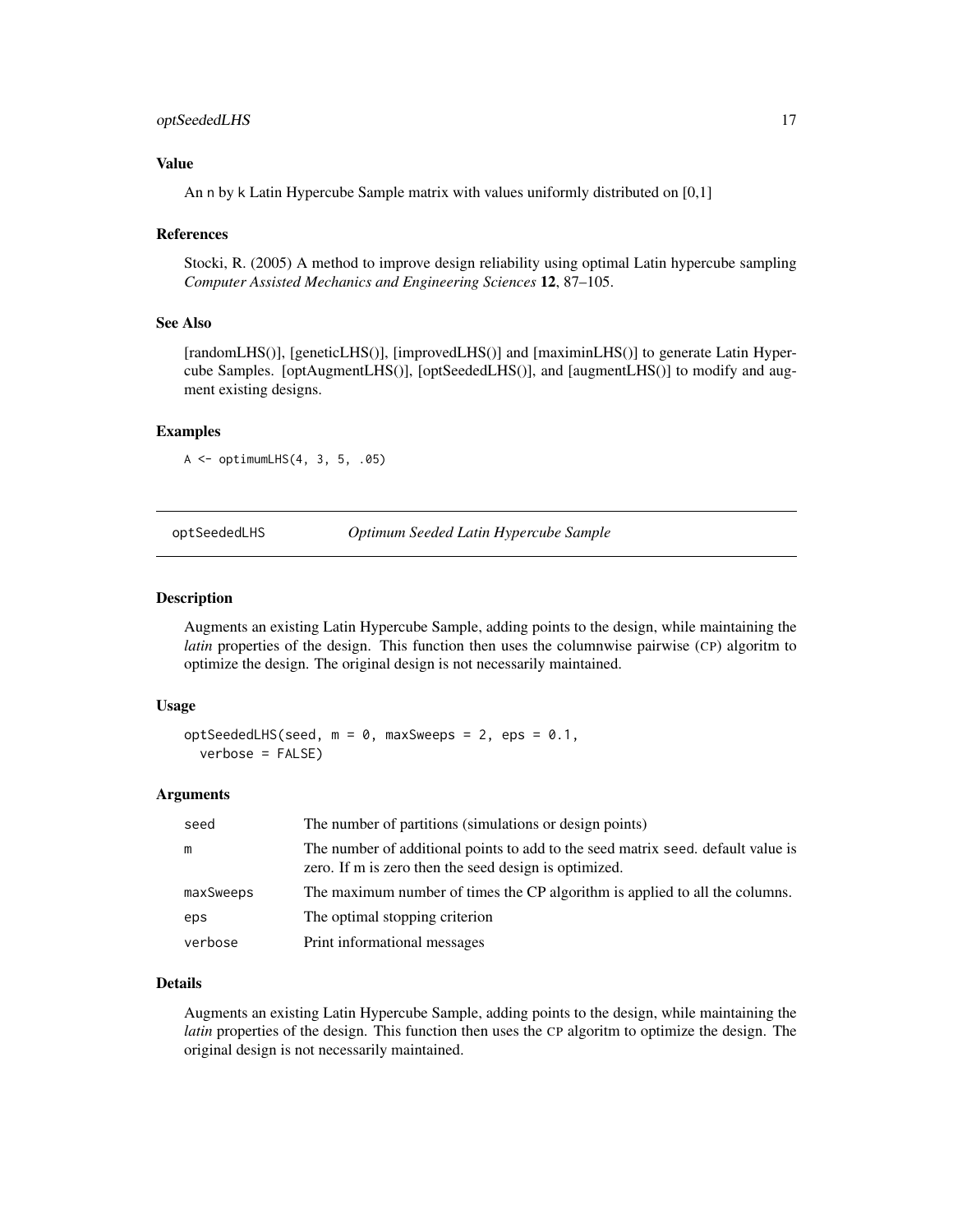<span id="page-17-0"></span>An n by k Latin Hypercube Sample matrix with values uniformly distributed on [0,1]

#### References

Stein, M. (1987) Large Sample Properties of Simulations Using Latin Hypercube Sampling. *Technometrics*. 29, 143–151.

#### See Also

[randomLHS()], [geneticLHS()], [improvedLHS()], [maximinLHS()], and [optimumLHS()] to generate Latin Hypercube Samples. [optAugmentLHS()] and [augmentLHS()] to modify and augment existing designs.

#### Examples

set.seed(1234)  $a \leftarrow \text{randomLHS}(4,3)$ b <- optSeededLHS(a, 2, 2, .1)

randomLHS *Construct a random Latin hypercube design*

# Description

randomLHS(4,3) returns a 4x3 matrix with each column constructed as follows: A random permutation of  $(1,2,3,4)$  is generated, say  $(3,1,2,4)$  for each of K columns. Then a uniform random number is picked from each indicated quartile. In this example a random number between .5 and .75 is chosen, then one between 0 and .25, then one between .25 and .5, finally one between .75 and 1.

#### Usage

```
randomLHS(n, k, preserveDraw = FALSE)
```
#### Arguments

|              | the number of rows or samples                                                             |
|--------------|-------------------------------------------------------------------------------------------|
| k            | the number of columns or parameters/variables                                             |
| preserveDraw | should the draw be constructed so that it is the same for variable numbers of<br>columns? |

#### Value

a Latin hypercube sample

#### Examples

 $a \leq$  randomLHS $(5, 3)$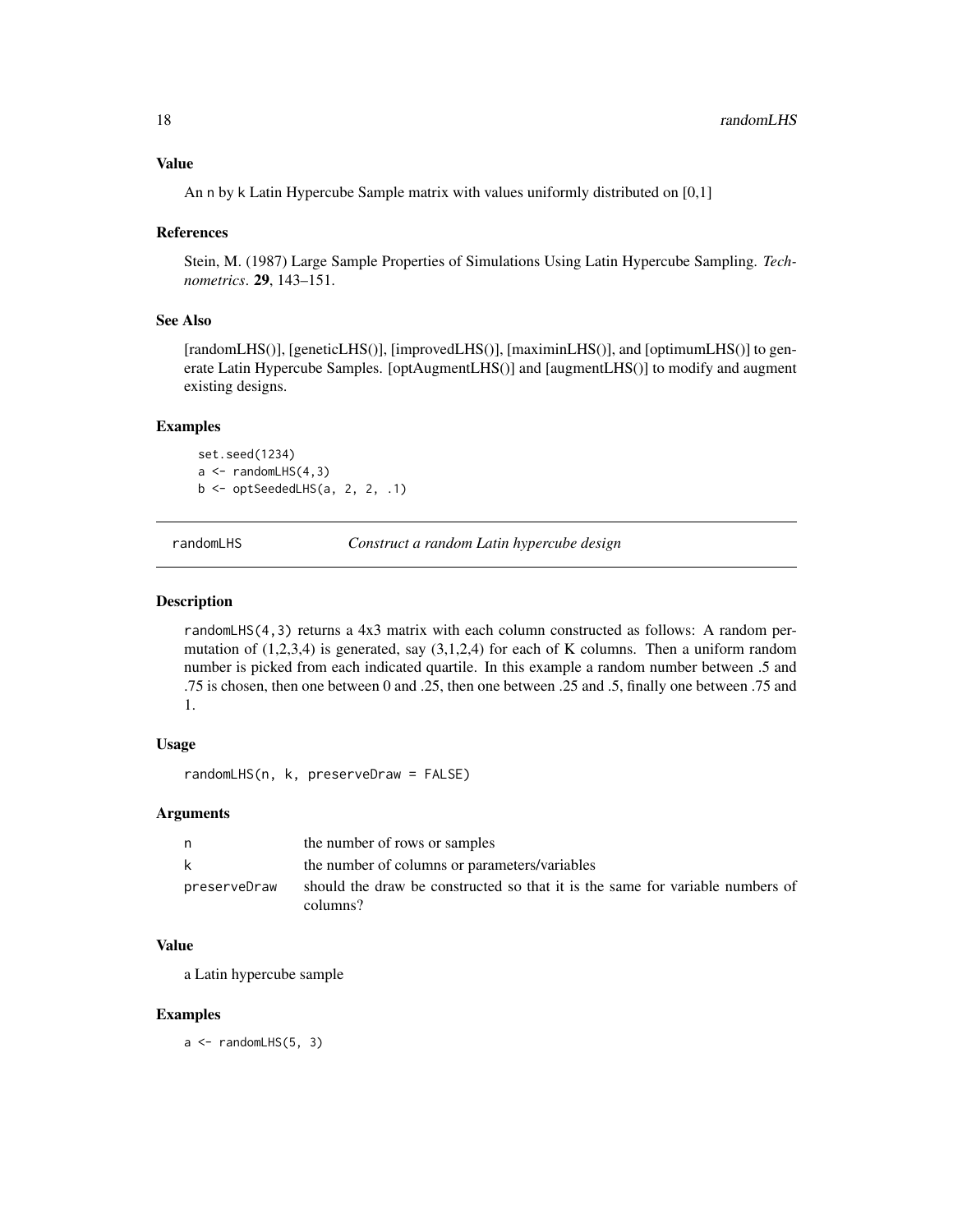<span id="page-18-0"></span>

Create a Random Sample of Uniform Integers

# Usage

runifint( $n = 1$ , min\_int = 0, max\_int = 1)

# Arguments

| n       | The number of samples               |
|---------|-------------------------------------|
| min int | the minimum integer $x \ge$ min_int |
| max_int | the maximum integer $x \le$ max_int |

# Value

the sample sample of size n